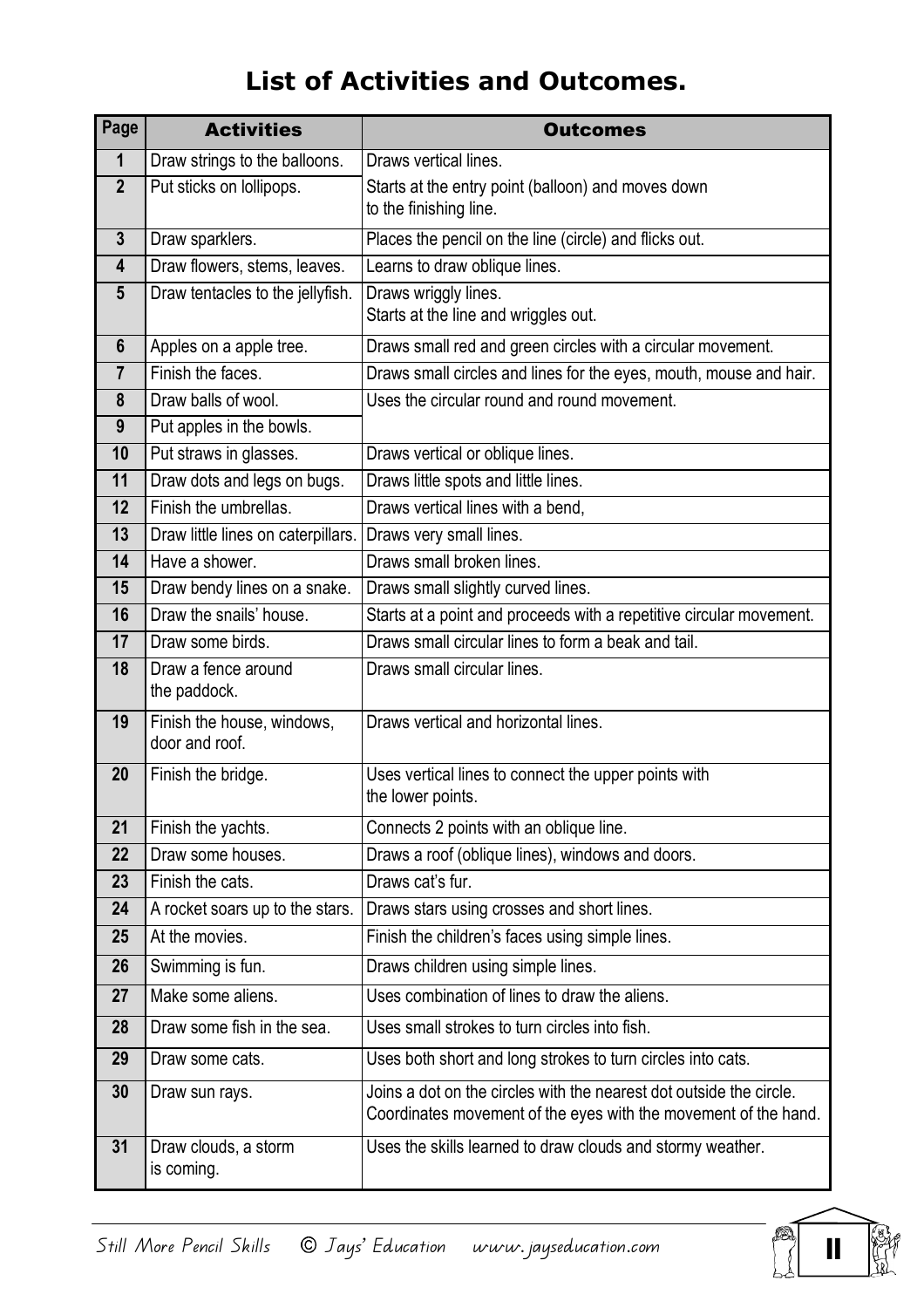## FOREWORD

The activities in this workbook encourage the development of eye-hand coordination, pencil grip and a smooth hand and wrist movement.

Drawing is a nonverbal expression, an experimentation, a communication, an introduction to the symbolic world, it is the beginning stage to geometry, maths and science.

Pencil control relies on precise motor coordination. Motor planning is essential for successful handwriting and should be developed before handwriting begins. Children have to master specific motor patterns to be able to commence writing.

They have to be able to produce:

straight vertical and horizontal lines; slanted lines; curves; combination of lines and simple shapes.

The activities in "STILL MORE PENCIL SKILLS" will:

- $\Rightarrow$  develop and refine basic pencil skills such as drawing vertical, horizontal and oblique lines, circular shapes and curves
- $\Rightarrow$  develop and refine graphic skills that could be used in other areas of learning eg. circling the correct answers, joining questions with the answers, underlining, marking the correct answer, crossing unwanted items, ticking off wanted items (e. g. shopping list)
- $\Rightarrow$  encourage the use of basic lines to create a picture
- $\Rightarrow$  develop basic skill of sequencing drawing lines in order from left to right, from up to down, from bottom up
- $\Rightarrow$  develop linear sequencing by drawing lines one after another in a given direction
- $\Rightarrow$  develop spatial orientation to know where to start, where to go and where to finish
- $\Rightarrow$  develop visual discrimination (to notice similarities and differences)
- $\Rightarrow$  develop fluency and efficiency in spontaneous pencil movement
- $\Rightarrow$  promote hand dominance using the preferred hand more consistently for pencil activities

After the completion of the Pencil Skills workbooks series the child (student) should be ready to commence handwriting activities.

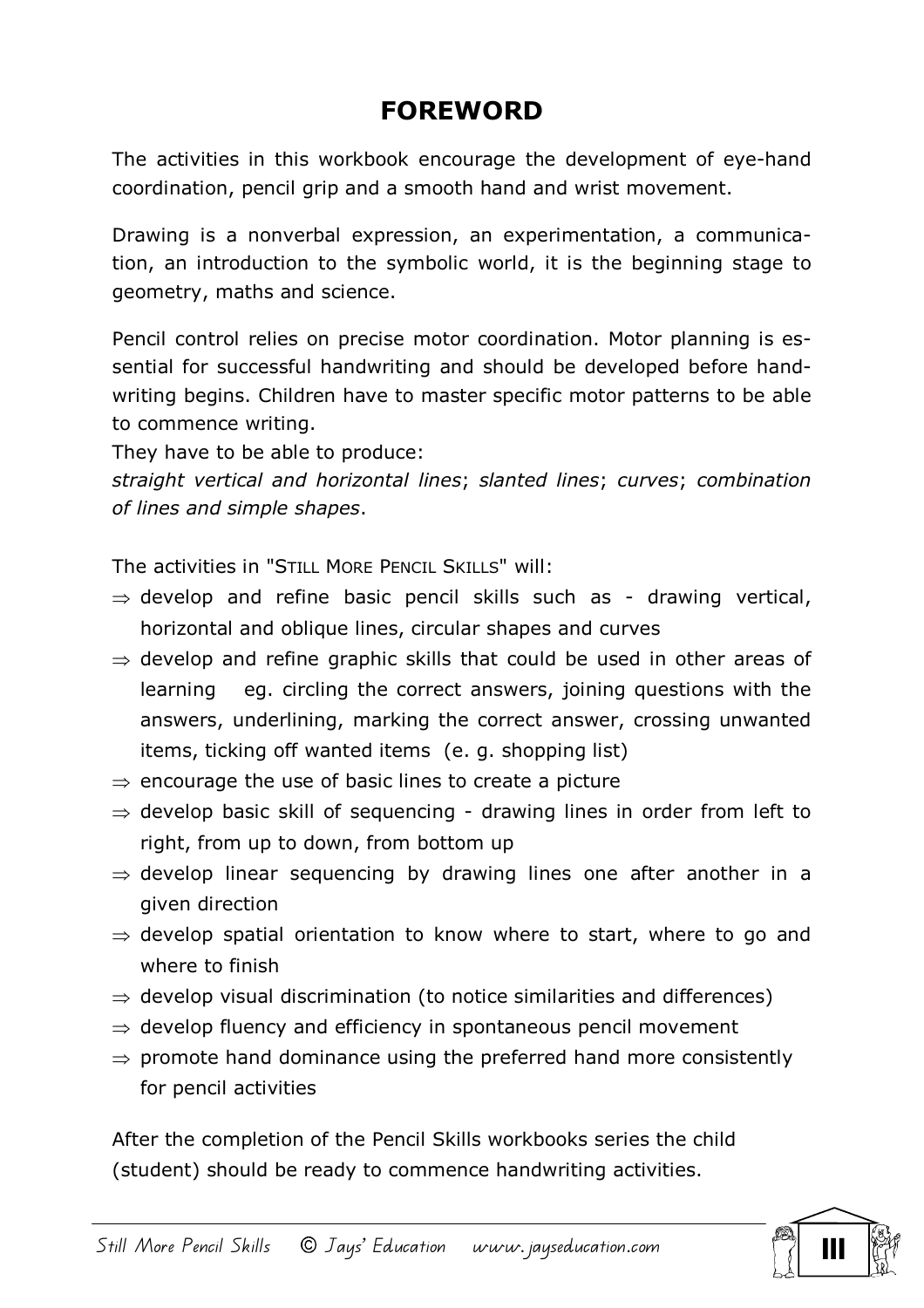Draw some flowers, the stem the leaves and flowers.



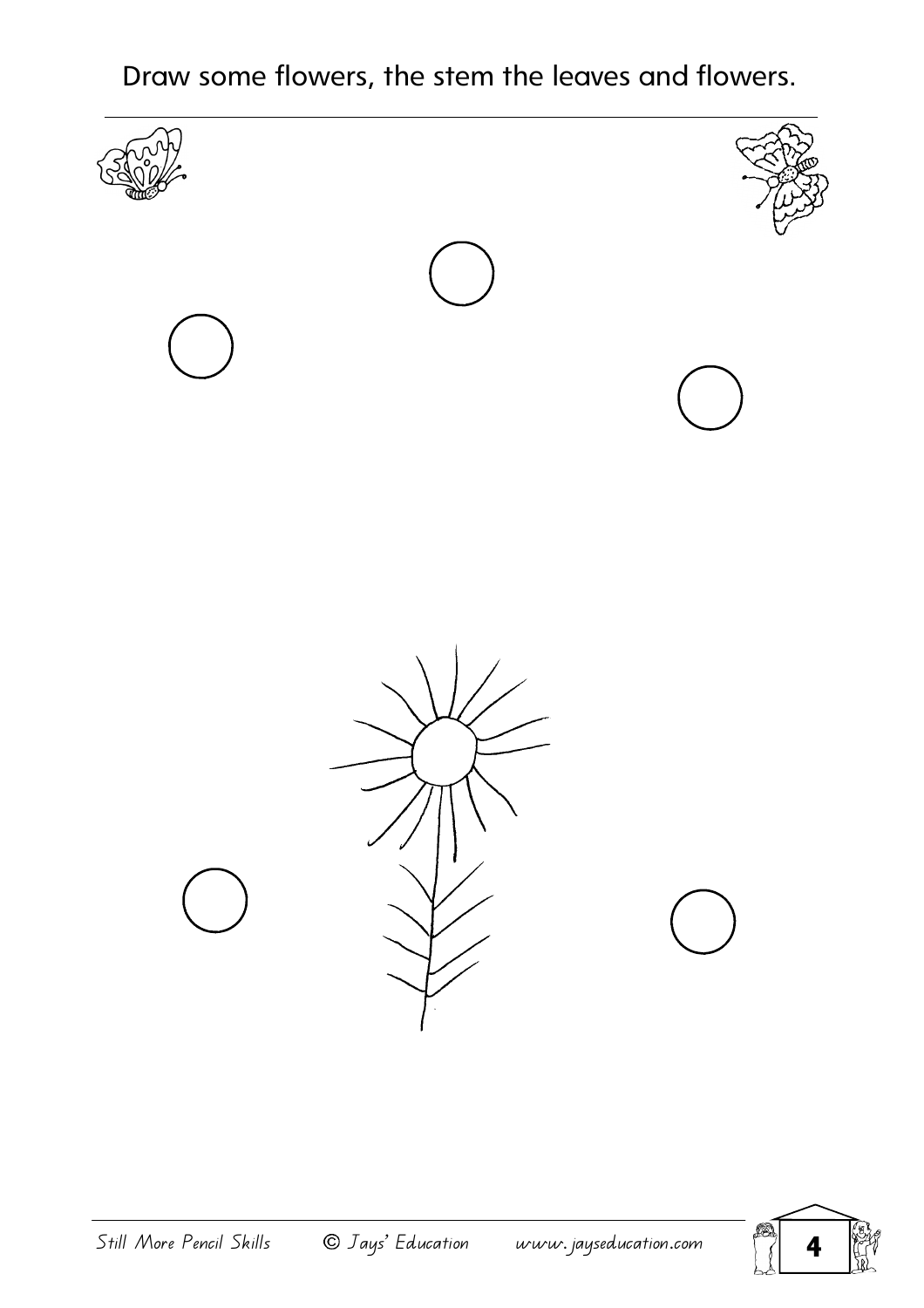## Finish the umbrellas.



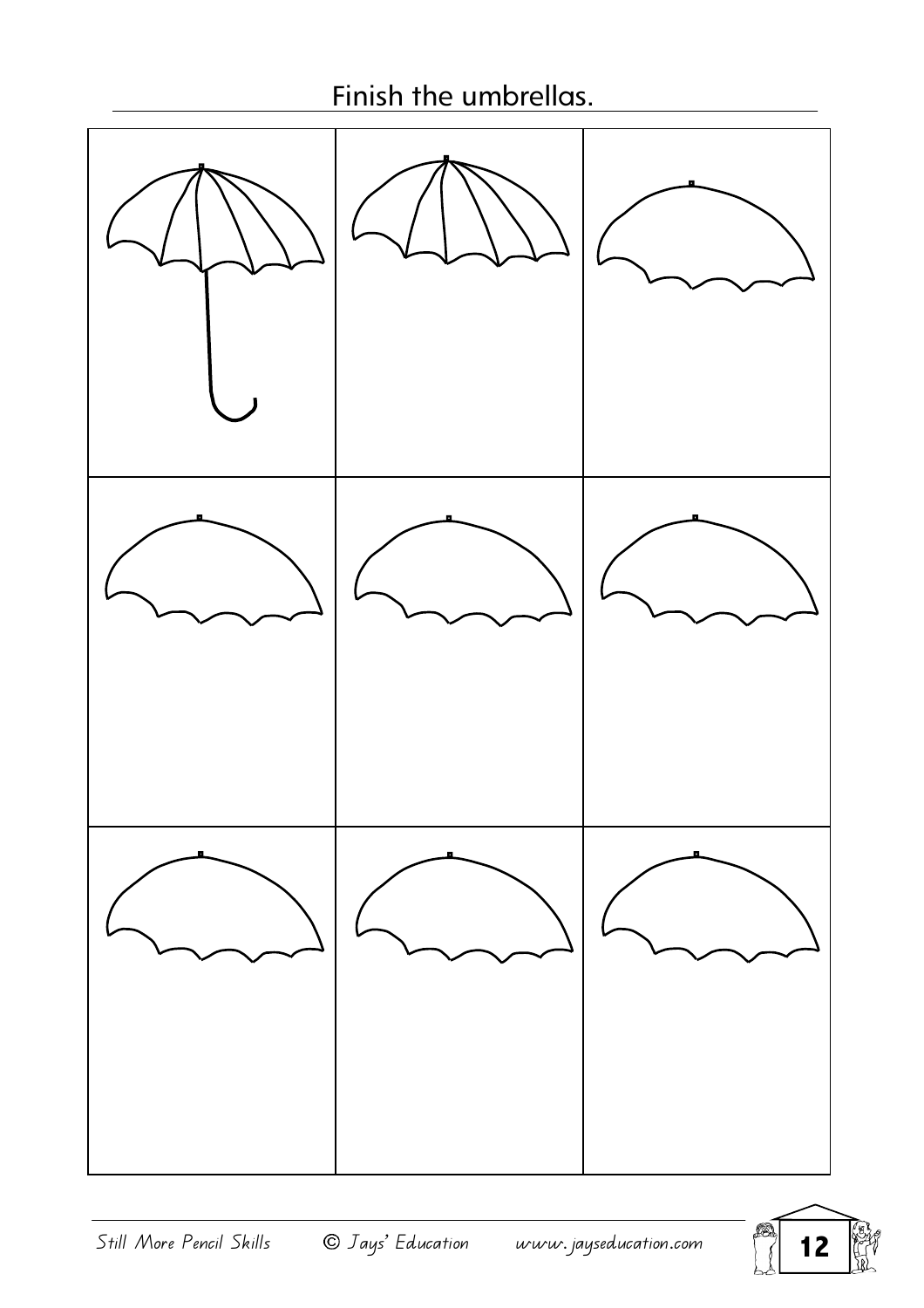